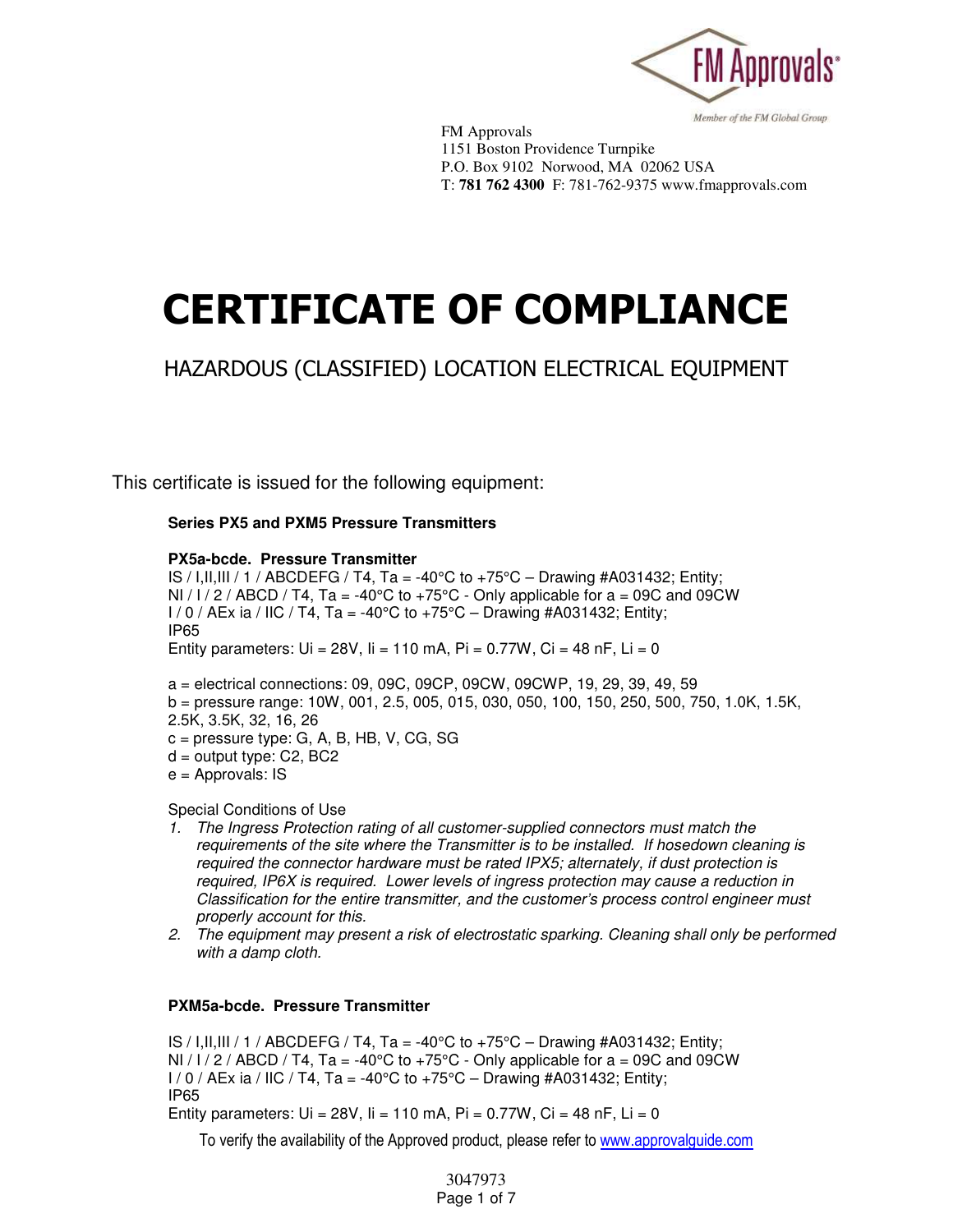

a = electrical connections: 09, 09C, 09CP, 09CW, 09CWP, 19, 29, 39, 49, 59 b = pressure range: 025H, 070H, 170H, 350H, 001B, 002B, 3.5B, 007B, 010B, 17.5B, 035B, 050B, 070B, 100B, 175B, 245B, 1100, 550, 880

- c = pressure type: G, A, B, HB, V, CG, SG  $d =$  output type: C2, BC2
- $e =$  Approvals: IS

Special Conditions of Use

- *1. The Ingress Protection rating of all customer-supplied connectors must match the requirements of the site where the Transmitter is to be installed. If hosedown cleaning is required the connector hardware must be rated IPX5; alternately, if dust protection is required, IP6X is required. Lower levels of ingress protection may cause a reduction in Classification for the entire transmitter, and the customer's process control engineer must properly account for this.*
- *2. The equipment may present a risk of electrostatic sparking. Cleaning shall only be performed with a damp cloth.*

#### **Series PX51 and PXM51 Pressure Transmitters**

#### **PX51ab-cdefg. Pressure Transmitter**

IS / I,II,III / 1 / ABCDEFG / T4, Ta = -40°C to +75°C – Drawing #A031432; Entity; NI/ $1/2$ /ABCD/T4, Ta = -40°C to +75°C - Only applicable for b = 0, GW  $I / 0 / AEx$  ia / IIC / T4, Ta = -40°C to +75°C – Drawing #A031432; Entity; IP65

Entity parameters:  $Ui = 28V$ ,  $I = 110$  mA,  $Pi = 0.77W$ ,  $Ci = 48$  nF,  $Li = 0$ 

- a = pressure connection: T, C, D, K, J, S
- $b =$  electrical connections: 0, GW, 1, 5, 6
- $c =$  pressure range: 10, 15, 25, 30, 50, 75, 100, 200, 300, 500, 750, 1.0K, 1.5K, 2K, 2.5K, 3.0K, 3.5K, 5K, 7.5K, 10K, 15K, 20K, 30K
- d = pressure type: G, A, SG
- $e =$  output type:  $C2$
- $f =$  Approvals: IS
- g = options not affecting safety: BLANK, NP, ZXX

Special Conditions of Use

- *1. The Ingress Protection rating of all customer-supplied connectors must match the requirements of the site where the Transmitter is to be installed. If hosedown cleaning is required the connector hardware must be rated IPX5; alternately, if dust protection is required, IP6X is required. Lower levels of ingress protection may cause a reduction in Classification for the entire transmitter, and the customer's process control engineer must properly account for this.*
- *2. The equipment may present a risk of electrostatic sparking. Cleaning shall only be performed with a damp cloth.*

# **PXM51ab-cdefg. Pressure Transmitter**

IS / I,II,III / 1 / ABCDEFG / T4, Ta = -40°C to +75°C – Drawing #A031432; Entity; NI/I/2/ABCD/T4, Ta = -40°C to +75°C - Only applicable for  $b = 0$ , GW  $I / 0 / AEx$  ia / IIC / T4, Ta = -40°C to +75°C – Drawing #A031432; Entity; IP65 Entity parameters:  $Ui = 28V$ ,  $I = 110$  mA,  $Pi = 0.77W$ ,  $Ci = 48$  nF,  $Li = 0$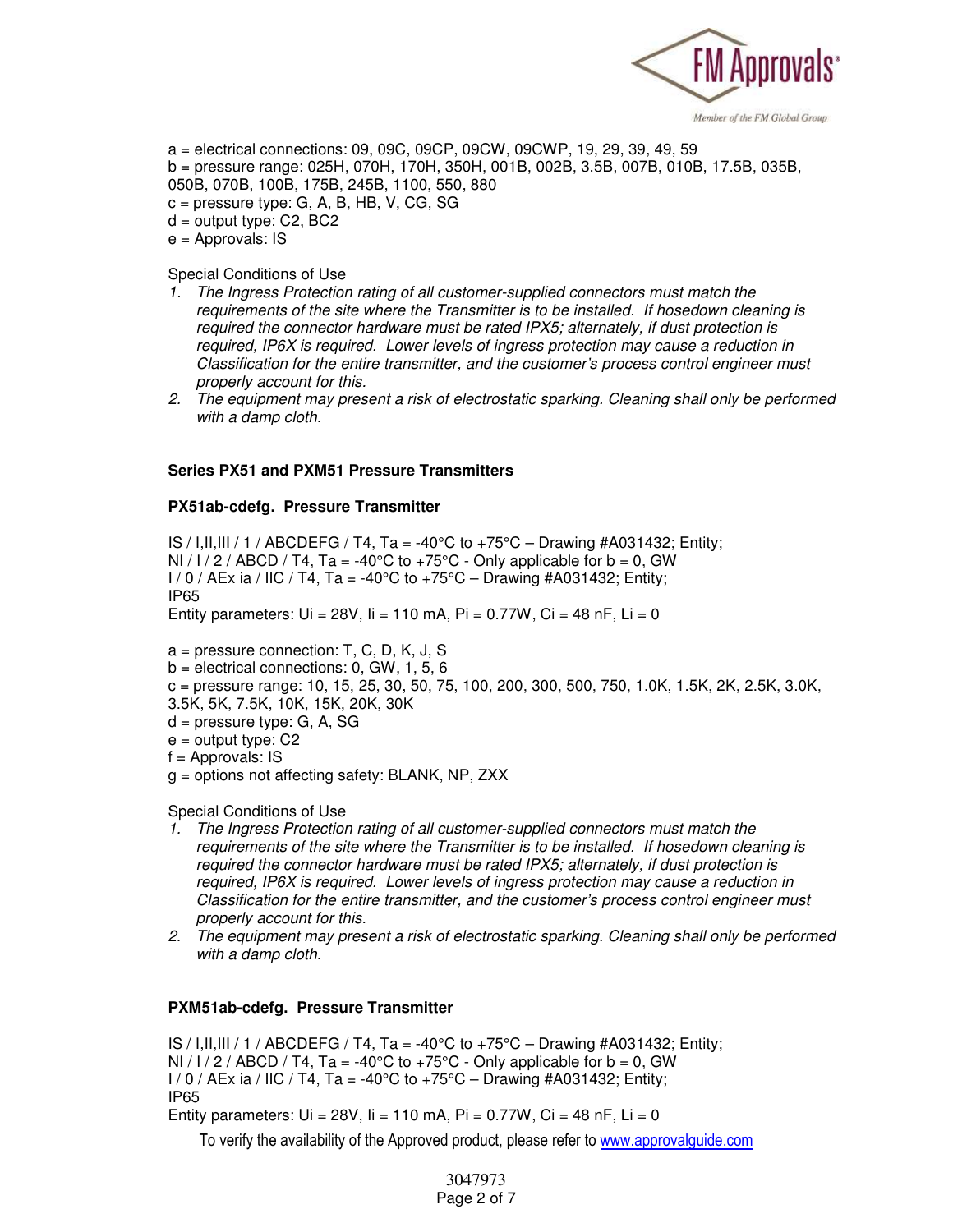

- a = pressure connection: MA, MB, MC, MD
- $b =$  electrical connections: 0, GW, 1, 5, 6
- c = pressure range: 0.7, 001, 1.60, 2.50, 004, 006, 010, 016, 025, 040, 060, 100, 160, 250, 400
- d = pressure type: G, A, SG
- $e =$  output type:  $C2$
- $f =$  Approvals: IS
- g = options not affecting safety: BLANK, NP, ZXX

Special Conditions of Use

- *1. The Ingress Protection rating of all customer-supplied connectors must match the requirements of the site where the Transmitter is to be installed. If hosedown cleaning is required the connector hardware must be rated IPX5; alternately, if dust protection is required, IP6X is required. Lower levels of ingress protection may cause a reduction in Classification for the entire transmitter, and the customer's process control engineer must properly account for this.*
- *2. The equipment may present a risk of electrostatic sparking. Cleaning shall only be performed with a damp cloth.*

#### **Series FMM and CFMM Pressure Transmitters**

#### **FMMabcdefghijk. Pressure Transmitter**

IS / I,II,III / 1 / ABCDEFG / T4, Ta = -40 $\degree$ C to +75 $\degree$ C – Drawing #A031432; Entity; NI / I / 2 / ABCD / T4, Ta = -40°C to +75°C - Only applicable for h = 2, 4, 8, 9  $1/0$  / AEx ia / IIC / T4, Ta = -40°C to +75°C – Drawing #A031432; Entity; IP65 Entity parameters:  $Ui = 28V$ ,  $I = 110$  mA,  $Pi = 0.77W$ ,  $Ci = 48$  nF,  $Li = 0$ 

- a = pressure type: A, G, SG, CG, B, V
- b = pressure range: 10W, 001, 2.5, 005, 015, 030, 050, 100, 150, 250, 500, 750, 1.0K, 1.5K,
- 2.5K, 3.5K, 32, 16, 26
- $c =$  output type:  $C2$ ,  $BC2$
- $d =$  Approvals: IS
- e = units: P, B, H, K, W, M, T, F
- $f =$  static accuracy: 1, 2, 3, 4, 5
- g = pressure port: A, B, C, D, J, K, L, M, MA, MB, MC, MD, ME, MF
- $h =$  electrical connector backend: 0, 1, 2, 3, 4, 5, 6, 7, 8, 9
- $i =$  compensated temperature range: T1, T2, T3, T4
- $j =$  thermal temperature shift: A1, A2, A3, A4, A5, A6, A7, A8
- $k =$  options not affecting safety: BLANK, NP

Special Conditions of Use

- *1. The Ingress Protection rating of all customer-supplied connectors must match the requirements of the site where the Transmitter is to be installed. If hosedown cleaning is required the connector hardware must be rated IPX5; alternately, if dust protection is required, IP6X is required. Lower levels of ingress protection may cause a reduction in Classification for the entire transmitter, and the customer's process control engineer must properly account for this.*
- *2. The equipment may present a risk of electrostatic sparking. Cleaning shall only be performed with a damp cloth.*

#### **CFMMabcdefghijk. Pressure Transmitter**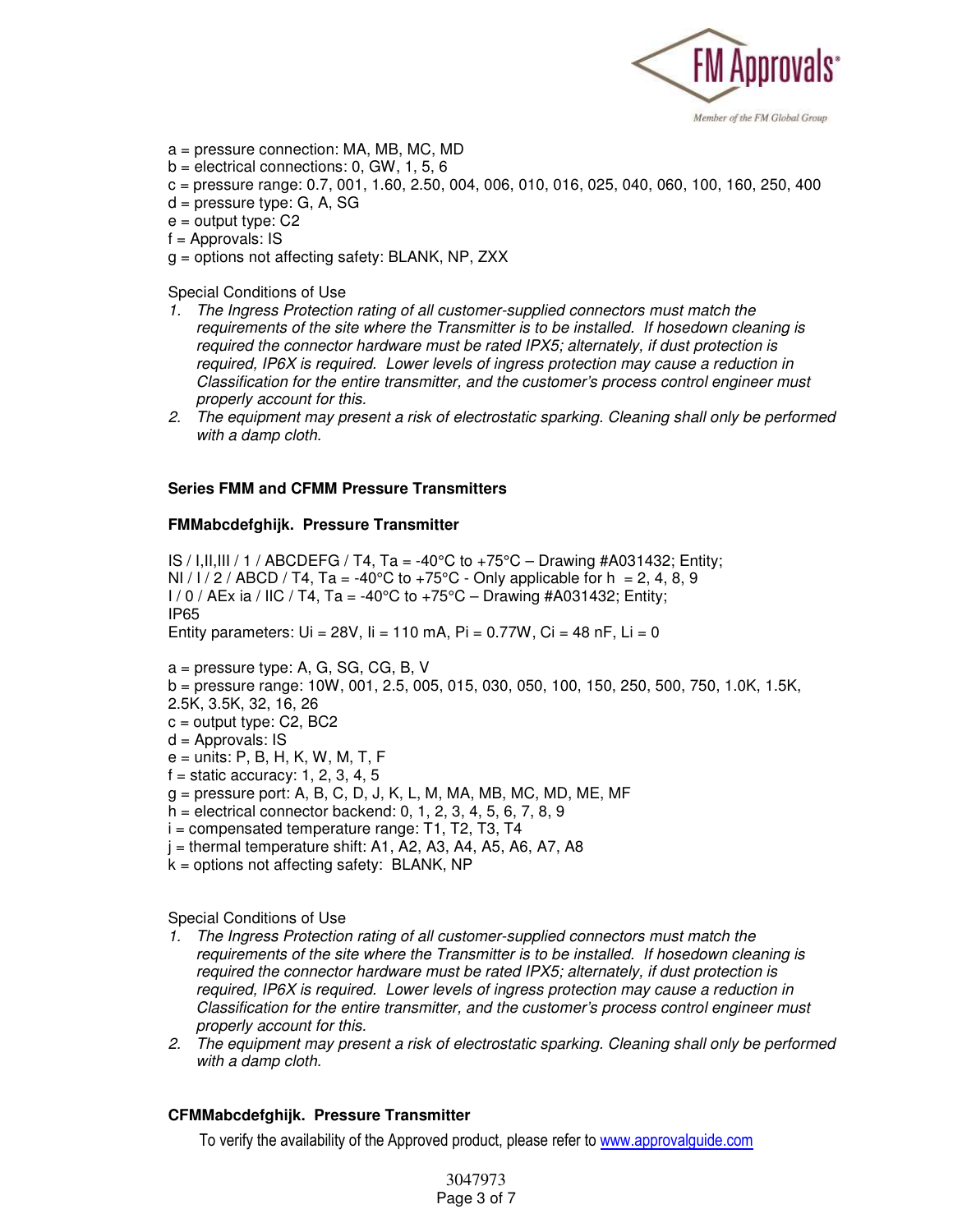

IS / I, II, III / 1 / ABCDEFG / T4, Ta = -40°C to +75°C – Drawing #A031432; Entity; NI /  $1/2$  / ABCD / T4, Ta = -40°C to +75°C - Only applicable for h = 2, 4, 8, 9  $1/0$  / AEx ia / IIC / T4, Ta = -40°C to  $+75$ °C – Drawing #A031432; Entity; IP65 Entity parameters:  $Ui = 28V$ ,  $I = 110$  mA,  $Pi = 0.77W$ ,  $Ci = 48$  nF,  $Li = 0$ 

a = pressure type: A, G, SG, CG, B, V

- b = pressure range: 10W, 001, 2.5, 005, 015, 030, 050, 100, 150, 250, 500, 750, 1.0K, 1.5K,
- 2.5K, 3.5K, 32, 16, 26
- $c =$  output type: C2, BC2
- d = Approvals: IS
- e = units: P, B, H, K, W, M, T, F
- $f =$  static accuracy: 1, 2, 3, 4, 5
- $g =$  pressure port: A, B, C, D, J, K, L, M, MA, MB, MC, MD, ME, MF
- h = electrical connector backend: 0, 1, 2, 3, 4, 5, 6, 7, 8, 9
- $i =$  compensated temperature range: T1, T2, T3, T4
- $j =$  thermal temperature shift: A1, A2, A3, A4, A5, A6, A7, A8
- k = options not affecting safety: BLANK, NP, ZXX

Special Conditions of Use

- *1. The Ingress Protection rating of all customer-supplied connectors must match the requirements of the site where the Transmitter is to be installed. If hosedown cleaning is required the connector hardware must be rated IPX5; alternately, if dust protection is required, IP6X is required. Lower levels of ingress protection may cause a reduction in Classification for the entire transmitter, and the customer's process control engineer must properly account for this.*
- *2. The equipment may present a risk of electrostatic sparking. Cleaning shall only be performed with a damp cloth.*

#### **Series LC412 series and Series LCM412 Load Cells**

#### **LC412-abcde. Load Cell**

IS / I,II,III / 1 / ABCDEFG / T4, Ta = -40 $\degree$ C to +75 $\degree$ C – Drawing #A031432; Entity; NI / I / 2 / ABCD / T4, Ta = -40 $\degree$ C to +75 $\degree$ C - Only applicable for b = 0, GW  $I / 0 / AEx$  ia / IIC / T4, Ta = -40°C to +75°C – Drawing #A031432; Entity; IP65

Entity parameters:  $Ui = 28V$ ,  $I = 110$  mA,  $Pi = 0.77W$ ,  $Ci = 48$  nF,  $Li = 0$ 

a = load range: 50, 100, 250, 500, 1K, 2K, 3K, 5K, 10K, 15K, 20K, 25K, 50K, 75K, 100K, 200K, 300K, 400K, 500K, 750K

 $b =$  electrical connections: 0, 1, GW, 5, 6

- $c =$  output type:  $C2$ ,  $BC2$
- $d =$  Approvals: IS
- e = Options not affecting safety: BLANK, NP, ZXX

#### Special Conditions of Use

*1. The Ingress Protection rating of all customer-supplied connectors must match the requirements of the site where the Transmitter is to be installed. If hosedown cleaning is required the connector hardware must be rated IPX5; alternately, if dust protection is required, IP6X is required. Lower levels of ingress protection may cause a reduction in Classification for the entire transmitter, and the customer's process control engineer must properly account for this.*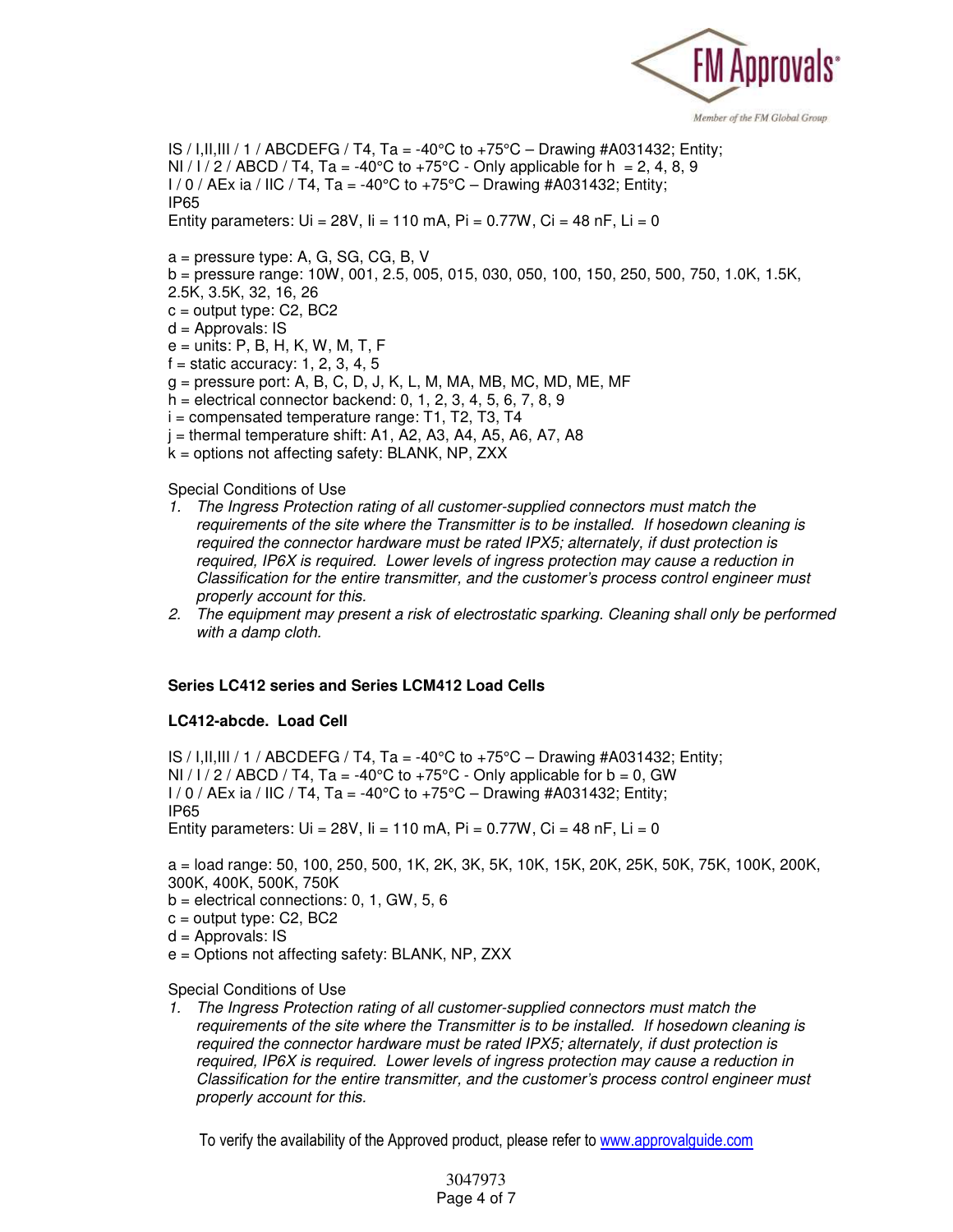

*2. The equipment may present a risk of electrostatic sparking. Cleaning shall only be performed with a damp cloth.* 

# **LCM412-abcde. Load Cell**

IS / I, II, III / 1 / ABCDEFG / T4, Ta = -40°C to +75°C – Drawing #A031432; Entity; NI / I / 2 / ABCD / T4, Ta = -40°C to +75°C - Only applicable for  $b = 0$ , GW  $1/0$  / AEx ia / IIC / T4, Ta = -40°C to +75°C – Drawing #A031432; Entity; IP65

Entity parameters:  $Ui = 28V$ ,  $I = 110$  mA,  $Pi = 0.77W$ ,  $Ci = 48$  nF,  $Li = 0$ 

a = load range: 25, 50, 100, 250, 500, 1K, 1.5K, 2.5K, 5K, 7.5K, 10K

- $b =$  electrical connections: 0, 1, GW, 5, 6
- $c =$  output type:  $C2$ ,  $BC2$
- $d =$  Approvals: IS
- e = Options not affecting safety: BLANK, NP, ZXX

#### Special Conditions of Use

- *1. The Ingress Protection rating of all customer-supplied connectors must match the requirements of the site where the Transmitter is to be installed. If hosedown cleaning is required the connector hardware must be rated IPX5; alternately, if dust protection is required, IP6X is required. Lower levels of ingress protection may cause a reduction in Classification for the entire transmitter, and the customer's process control engineer must properly account for this.*
- *2. The equipment may present a risk of electrostatic sparking. Cleaning shall only be performed with a damp cloth.*

# **Series LCHD and Series LCMHD Load Cells**

#### **LCHD-abcde. Load Cell**

IS / I,II,III / 1 / ABCDEFG / T4, Ta = -40 $\degree$ C to +75 $\degree$ C – Drawing #A031432; Entity; NI / I / 2 / ABCD / T4, Ta = -40°C to +75°C - Only applicable for b = 0, GW  $1/0$  / AEx ia / IIC / T4, Ta = -40°C to +75°C – Drawing #A031432; Entity; IP65 Entity parameters:  $Ui = 28V$ ,  $ii = 110$  mA,  $Pi = 0.77W$ ,  $Ci = 48$  nF,  $Li = 0$ 

a = load range: 7.5K, 10K, 15K, 20K, 30K, 50K, 75K, 100K, 150K, 200K, 300K, 400K, 500K

- $b =$  electrical connections: 0, 1, GW, 5, 6
- c = output type: C2, BC2
- $d =$  Approvals: IS
- e = options not affecting safety: BLANK, NP, ZXX

Special Conditions of Use

- *1. The Ingress Protection rating of all customer-supplied connectors must match the requirements of the site where the Transmitter is to be installed. If hosedown cleaning is required the connector hardware must be rated IPX5; alternately, if dust protection is required, IP6X is required. Lower levels of ingress protection may cause a reduction in Classification for the entire transmitter, and the customer's process control engineer must properly account for this.*
- *2. The equipment may present a risk of electrostatic sparking. Cleaning shall only be performed with a damp cloth.*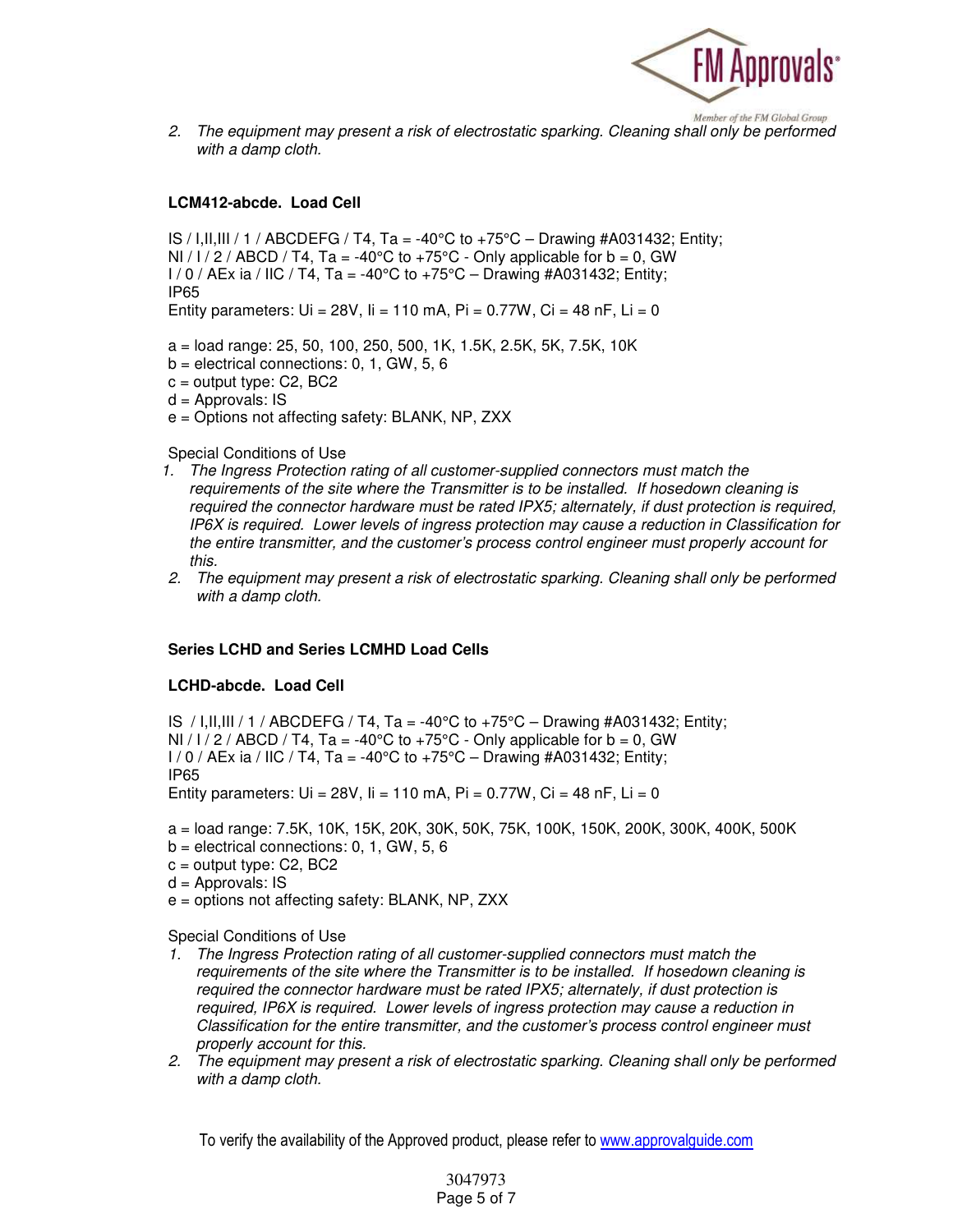

#### **LCMHD-abcde. Load Cell**

IS / I, II, III / 1 / ABCDEFG / T4, Ta = -40°C to +75°C – Drawing #A031432; Entity; NI / I / 2 / ABCD / T4, Ta = -40<sup>o</sup>C to +75<sup>o</sup>C - Only applicable for b = 0, GW  $1/0$  / AEx ia / IIC / T4, Ta = -40°C to +75°C – Drawing #A031432; Entity; IP65

Entity parameters:  $Ui = 28V$ ,  $I = 110$  mA,  $Pi = 0.77W$ ,  $Ci = 48$  nF,  $Li = 0$ 

- $a =$ load range: 5K, 7.5K, 10K
- $b =$  electrical connections: 0, 1, GW, 5, 6
- $c =$  output type: C2, BC2

 $d =$  Approvals: IS

e = options not affecting safety: BLANK, NP, ZXX

Special Conditions of Use

- *1. The Ingress Protection rating of all customer-supplied connectors must match the requirements of the site where the Transmitter is to be installed. If hosedown cleaning is required the connector hardware must be rated IPX5; alternately, if dust protection is required, IP6X is required. Lower levels of ingress protection may cause a reduction in Classification for the entire transmitter, and the customer's process control engineer must properly account for this.*
- *2. The equipment may present a risk of electrostatic sparking. Cleaning shall only be performed with a damp cloth.*

# Equipment Ratings:

The PX5 series, PXM5 series, PX51 series, PXM51 series, FMM series, and CFMM series pressure transmitters, and the LC412 series, LCM412 series, LCHD series, and LCMHD series load cells are rated as Intrinsically Safe for Class I, II and III, Division 1, Groups A, B, C, D, E, F and G; AEx ia for Class I, Zone 0, Group IIC, T4, for -40°C < Ta < +75°C; Nonincendive for Class I, Division 2, Groups A, B, C, D, T4, for 40°C  $\leq$  Ta  $\leq$  +75°C - Only applicable for specific model variants which have provision for conduit connections, as defined above; IP65.

FM Approved for:

Omega Engineering Inc. Sunbury, OH USA

This certifies that the equipment described has been found to comply with the following Approval Standards and other documents:

To verify the availability of the Approved product, please refer to www.approvalguide.com FM 3600 2011

#### 3047973 Page 6 of 7